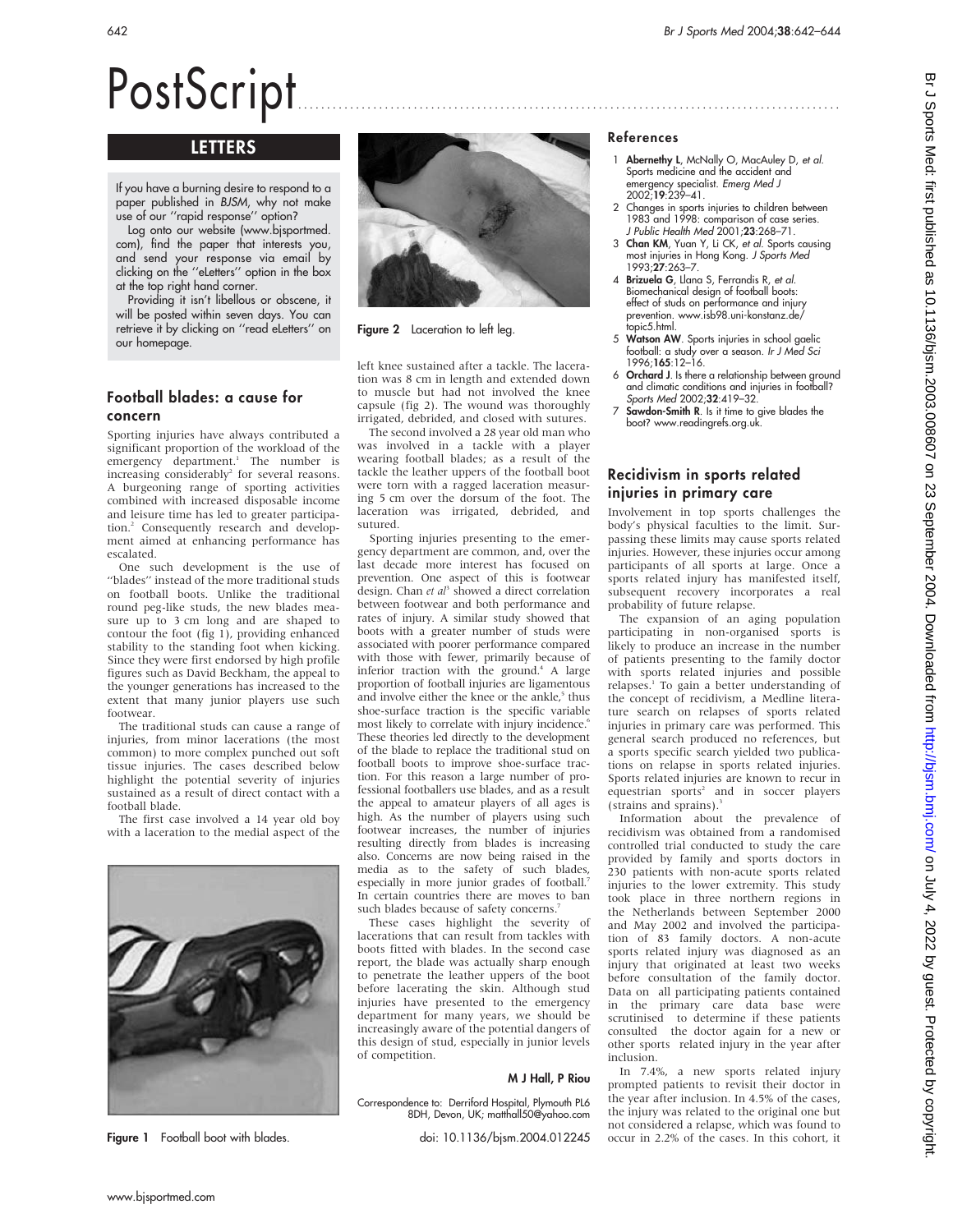was found that relapses of non-acute sports related injuries to the lower extremity do not often occur.

#### F Baarveld

Department of General Practice, Groningen University, Groningen, the Netherlands; f.baarveld@med.rug.nl

doi: 10.1136/bjsm.2004.013029

#### References

- 1 SociaalCultureelPlanbureau. Rapportage Sport
- 2003. The Hague, 2003.<br>2 **Frankel HL**, Haskell R, Digiacomo JC, et al. Recidivism in equestrian trauma. Am Surg 1998;64:151–4.
- 3 Arnason A, Gudmundsson A, Dahl HA, et al. Soccer injuries in Iceland. Scand J Med Sci Sports 1996;6:40–5.

## Charity runners should be warned of dangers of consuming alcohol after the race

A healthy 38 year old man finished the 2004 London marathon in just over five hours. During the evening celebrations, he had ''two gins'' and collapsed to the floor hitting his face on the pavement (fig 1).

Despite regular fluids during the race and food afterwards, five hours of continuous exercise would have caused hypovolaemia, hypoglycaemia, and reactive insensitivity of the leg veins to the shifts in blood volume which occur on standing. These changes combined with the vasodilatory effects of alcohol would cause orthostatic intolerance. He fainted.

The London marathon attracts thousands of amateur runners who should be warned of the dangers of post-race celebrations.

#### L Cascarini, A MacBean Queen Victoria Hospital, East Grinstead, UK

Correspondence to: Mr Cascarini, Queen Victoria Hospital, Maxillofacial Surgery, Holtye Road, East Grinstead, Sussex RH134DZ, UK; lcascarini@hotmail.com

#### doi: 10.1136/bjsm.2004.013482



Figure 1 Results of the patient hitting his face on the pavement.

## BOOK REVIEWS

## Low back disorders: evidence-based prevention and rehabilitation

S McGill. Champaign, IL: Human Kinetics (www.HumanKinetics.com), 2002, £34.00, pp 312. ISBN 0736042415

There are many ways in which rehabilitative exercise, postural correction, ergonomics, as well as vast numbers of pain relieving techniques can assist in the prevention and treatment of low back pain. Research teams throughout the world are beginning to provide evidence for effective management strategies within their areas of expertise. This research often relies on development of valid and reliable measurement techniques. Some research teams focus on clinical trials, in which validated pain and disability measures are used to provide evidence for efficacy of a particular method of treatment. Other back pain research teams (as that of McGill) focus on the development of management approaches, based on an understanding of how muscles function to provide spinal stability and load transfer through the spine and pelvis. These management strategies have been developed through a focus on either biomechanical or neurophysiological models of muscle function. McGill has developed exercises for prevention and rehabilitation of low back pain based on biomechanical models.

The strength of McGill's text lies in his anatomical and biomechanical research evidence on how injury develops in specific anatomical structures (including an excellent depth of understanding of ''tissue creep'') and the methods through which tissue loading can be reduced to minimise the risk of injury. This important information can direct strategies for the prevention (and rehabilitation) of low back pain, which involve postural correction and adherence to sound ergonomic principles. We would highly recommend this text for these essential aspects of low back pain management.

However, the rehabilitative exercise regimen described by McGill in this text differs markedly from many other evidence based exercise programmes devised for the treatment and prevention of low back pain. Other approaches, which have been based more on neurophysiological research on the joint protection mechanisms, base their exercise treatment on a problem solving approach and, more importantly, on the impairments that develop in these mechanisms, in low back pain patients. These impairments are different in each patient, and depend on issues such as the specific location of the injury, lifestyle factors, and pain. The impairments in muscle recruitment patterns result in some muscles becoming less active or inhibited and others becoming more active, less fatigable, and tight. These factors are used to direct exercise treatment.

Thus McGill's text is ideal for gaining an understanding of how to prevent and treat low back pain using some important principles of postural correction and ergonomic management. Future clinical trials will be required to estimate the efficacy of the rehabilitative exercise programme.

The book is targeted mainly at health practitioners dealing with ergonomics and occupational health.

The author is well known, well published, and well respected in his area of research.

The book definitely has a ''feel good factor'' and we would buy it. The only issues we found slightly irritating in the book were the rather simplistic explanations of theories of motor control.

#### Rating

| • Presentation<br>• Comprehensiveness<br>• Readability<br>• Relevance | 15/20<br>15/20<br>15/20<br>16/20 |
|-----------------------------------------------------------------------|----------------------------------|
|                                                                       |                                  |
| • Evidence basis                                                      | 16/20                            |
| • Total                                                               | 77/100                           |
|                                                                       |                                  |

#### C Richardson

Department of Physiotherapy, University of Queensland, Brisbane, Queensland 4072, Australia

#### J Hides

Clinical Supervisor, University of Queensland/ Mater Hospital Back Stability Clinic, South Brisbane, Queensland 4101, Australia; juliehides@bigpond.com

#### Atlas of uncommon pain syndromes

#### S D Waldman. Saunders, 2002, £74.99, hardcover, pp 224. ISBN 0721693725

This title arouses interest, and immediately brings to mind the aphorism ''when you hear hoof beats, think of horses, not zebras.'' Indeed, the preface begins with just that advice. However, a dip into the book soon reveals that this is a mixed collection of conditions under the broad heading of ''uncommon.'' Of course, uncommon depends on one's field—within any sports medicine practice, such conditions as supraspinatus tendinitis (sic), iliotibial band friction, and talofibular pain are very much everyday horses. However, omohyoid syndrome, Parsonage-Turner syndrome, quadriceps expansion syndrome, and many others are more intriguing.

The text is arranged regionally, with 71 conditions dealt with in individual chapters, with accompanying illustrations. The term syndrome is loosely applied to a variety of causes of pain of predominantly musculoskeletal and neural origin. A particular condition or area of pain is very easily located, and each chapter describes the condition in detail, and offers sections on symptoms, signs, tests, differential diagnoses, treatment, complications, and clinical pearls. The illustrations are large, colourful, and well executed, and immediately help the reader to localise the potential diagnosis. Thus far this appears to be an accessible and useful text for all who treat musculoskeletal conditions. Unfortunately, closer examination soon reveals deficiencies that detract from its value.

When looking at the conditions covered in a particular region, it rapidly becomes apparent that it is also necessary to consult the author's companion volume Atlas of common pain syndromes if all likely diagnoses are to be considered. A cross reference to conditions covered in that book would be invaluable, but is absent. The text has been word processed in such a way that paragraphs are often